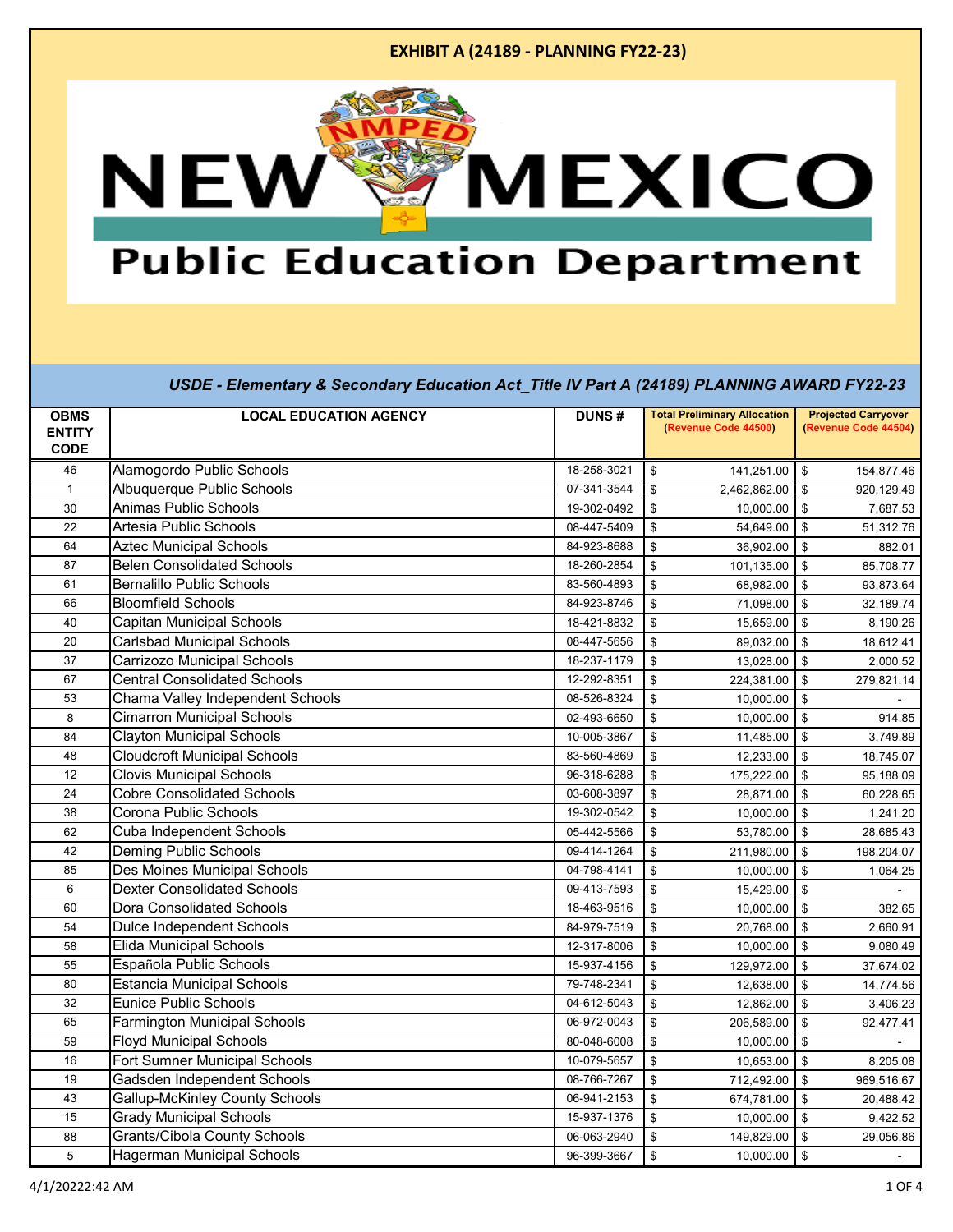

## **Public Education Department**

| <b>OBMS</b>    | <b>LOCAL EDUCATION AGENCY</b>      | <b>DUNS#</b> | <b>Total Preliminary Allocation</b>  | <b>Projected Carryover</b> |
|----------------|------------------------------------|--------------|--------------------------------------|----------------------------|
| <b>ENTITY</b>  |                                    |              | (Revenue Code 44500)                 | (Revenue Code 44504)       |
| <b>CODE</b>    |                                    |              |                                      |                            |
| 18             | <b>Hatch Valley Public Schools</b> | 00-877-9949  | \$<br>59,091.00                      | \$<br>9,626.05             |
| 33             | <b>Hobbs Municipal Schools</b>     | 06-897-3627  | \$<br>179,420.00                     | \$<br>339,589.02           |
| 39             | <b>Hondo Valley Public Schools</b> | 07-915-3107  | \$<br>10,000.00                      | \$<br>1,022.30             |
| 50             | <b>House Municipal Schools</b>     | 18-421-9046  | \$<br>10,000.00                      | \$                         |
| 56             | Jemez Mountain Public Schools      | 10-066-3558  | \$<br>13,332.00                      | \$<br>11,931.98            |
| 63             | Jemez Valley Public Schools        | 19-569-1175  | $\,$<br>11,459.00                    | \$<br>7,680.57             |
| $\overline{7}$ | Lake Arthur Municipal Schools      | 10-079-6135  | \$<br>10,000.00                      | \$                         |
| 17             | Las Cruces Public Schools          | 09-413-8740  | $\,$<br>717,235.00                   | \$<br>85,890.57            |
| 69             | Las Vegas City Public Schools      | 10-005-3990  | \$<br>42,909.00                      | \$<br>21,366.81            |
| 51             | Logan Municipal Schools            | 10-278-4170  | $\,$<br>10,000.00                    | \$<br>7,021.77             |
| 29             | Lordsburg Municipal Schools        | 09-413-5670  | \$<br>18,571.00                      | \$<br>7,320.83             |
| 41             | Los Alamos Public Schools          | 07-338-7409  | $\,$<br>10,000.00                    | \$<br>8,676.55             |
| 86             | Los Lunas Public Schools           | 08-146-6427  | \$<br>152,462.00                     | \$<br>84,485.23            |
| 21             | Loving Municipal Schools           | 10-060-5997  | \$<br>10,000.00                      | \$<br>13,922.53            |
| 31             | <b>Lovington Municipal Schools</b> | 12-351-4762  | \$<br>46,906.00                      | \$<br>111,454.04           |
| 75             | Magdalena Municipal Schools        | 07-645-1756  | \$<br>29,930.00                      | \$<br>10.52                |
| 11             | <b>Maxwell Municipal Schools</b>   | 10-005-4055  | $\frac{1}{2}$<br>10,000.00           | \$<br>2,700.88             |
| 14             | <b>Melrose Municipal Schools</b>   | 10-060-6003  | \$<br>10,000.00                      | \$<br>5,080.57             |
| 78             | Mesa Vista Consolidated Schools    | 05-821-1590  | \$<br>10,187.00                      | ${\mathbb S}$              |
| 44             | Mora Independent Schools           | 09-414-3401  | \$<br>10,000.00                      | \$<br>8,701.38             |
| 81             | Moriarty-Edgewood School District  | 01-122-4219  | \$<br>52,383.00                      | \$<br>61,347.65            |
| 28             | Mosquero Municipal Schools         | 10-066-3608  | $\,$<br>10,000.00                    | \$                         |
| 82             | Mountainair Public Schools         | 12-361-3127  | \$<br>15,438.00                      | \$<br>22,070.39            |
| 70             | Pecos Independent School District  | 05-494-0481  | $\frac{1}{2}$<br>12,697.00           | \$<br>23,879.82            |
| 77             | Peñasco Independent Schools        | 79-937-8146  | \$<br>16,181.00                      | \$<br>24,530.47            |
| 72             | Pojoaque Valley Public Schools     | 08-195-9579  | $\sqrt[6]{\frac{1}{2}}$<br>22,332.00 | ${\mathbb S}$<br>198.81    |
| 57             | <b>Portales Municipal Schools</b>  | 12-361-1816  | \$<br>83,424.00                      | \$<br>35,389.76            |
| 3              | Quemado Independent Schools        | 01-682-0532  | \$<br>11,650.00                      | \$<br>10,327.44            |
| 79             | Questa Independent Schools         | 86-767-6298  | $\,$<br>12,927.00                    | \$                         |
| 9              | Raton Public Schools               | 12-296-2160  | \$<br>24,092.00                      | \$<br>11,532.82            |
| $\overline{c}$ | Reserve Independent Schools        | 12-75-71342  | \$<br>10,000.00                      | \$<br>4,267.05             |
| 83             | Rio Rancho Public Schools          | 83-560-4810  | $\mathsf{\$}$<br>160,859.00          | \$<br>988.04               |
| $\overline{4}$ | Roswell Independent Schools        | 07-138-5249  | \$<br>244,133.00                     | \$<br>129,657.88           |
| 27             | <b>Roy Municipal Schools</b>       | 12-334-4574  | $\mathsf{\$}$<br>10,000.00           | \$<br>17,000.00            |
| 36             | <b>Ruidoso Municipal Schools</b>   | 10-155-4744  | \$<br>38,212.00                      | \$<br>37,827.95            |
| 52             | San Jon Municipal Schools          | 10-060-6029  | \$<br>10,000.00                      | \$<br>6,604.98             |
| 71             | Santa Fe Public Schools            | 09-714-4281  | \$<br>208,366.00                     | \$<br>69,749.96            |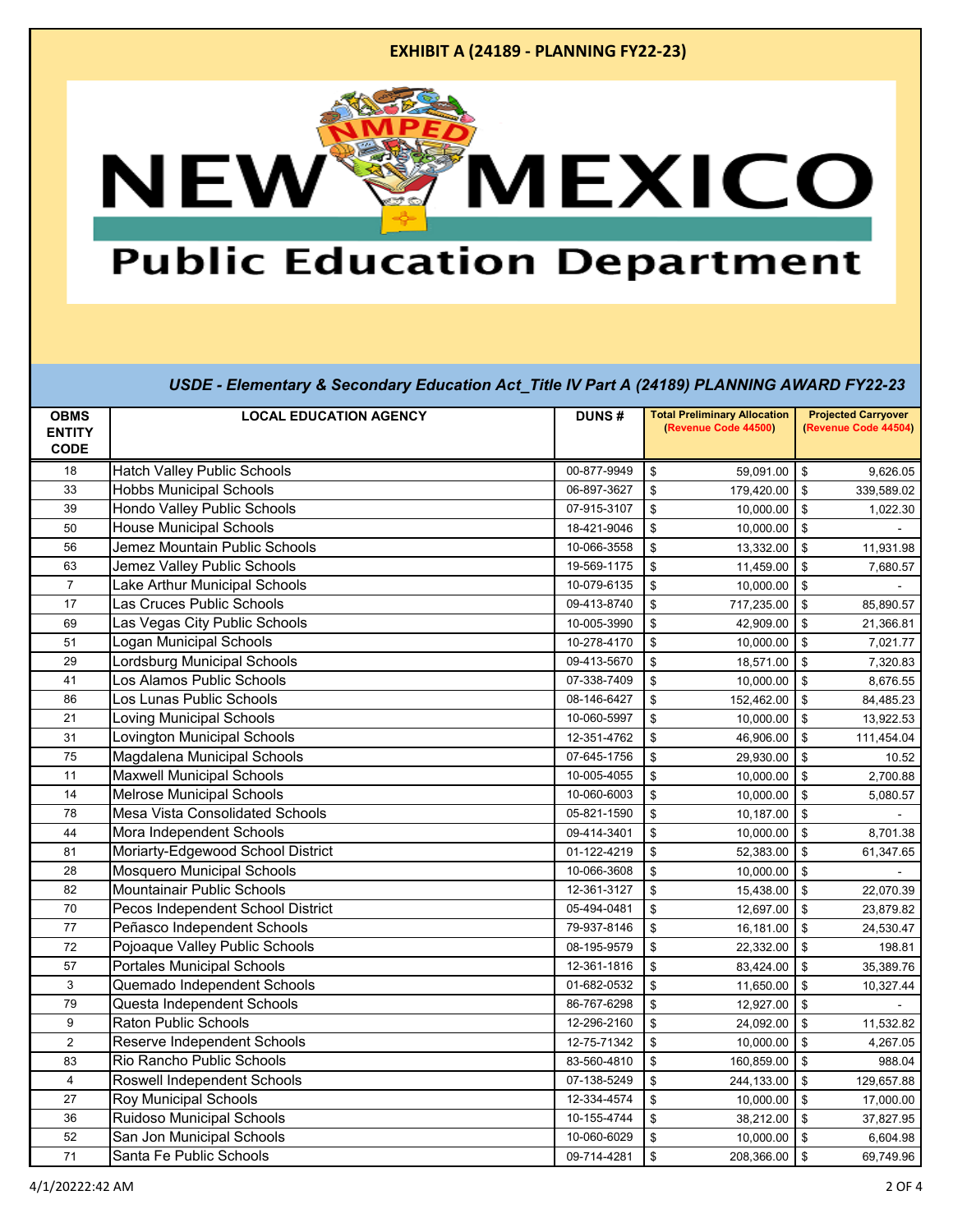

# **Public Education Department**

| <b>OBMS</b>   | <b>LOCAL EDUCATION AGENCY</b>                                | DUNS#       | <b>Total Preliminary Allocation</b> | <b>Projected Carryover</b> |
|---------------|--------------------------------------------------------------|-------------|-------------------------------------|----------------------------|
| <b>ENTITY</b> |                                                              |             | (Revenue Code 44500)                | (Revenue Code 44504)       |
| <b>CODE</b>   |                                                              |             |                                     |                            |
| 25            | Santa Rosa Consolidated Schools                              | 03-612-5920 | \$<br>15,521.00                     | \$<br>17,954.95            |
| 23            | <b>Silver Consolidated School District</b>                   | 78-047-0423 | \$<br>71,777.00                     | \$<br>11,952.50            |
| 74            | Socorro Consolidated Schools                                 | 04-070-5303 | \$<br>69,114.00                     | \$<br>57,908.95            |
| 10            | <b>Springer Municipal Schools</b>                            | 18-262-0369 | \$<br>10,000.00                     | $\mathbf{\$}$<br>11,429.71 |
| 76            | <b>Taos Municipal Schools</b>                                | 19-329-1002 | \$<br>69,286.00                     | \$<br>55,020.76            |
| 35            | <b>Tatum Municipal Schools</b>                               | 10-005-4170 | \$<br>10,000.00                     | \$<br>852.72               |
| 13            | <b>Texico Municipal Schools</b>                              | 18-261-9114 | \$<br>11,984.00                     | \$<br>74.46                |
| 73            | Truth or Consequences Municipal Schools                      | 10-005-4196 | \$<br>56,910.00                     | \$<br>24,439.51            |
| 49            | <b>Tucumcari Public Schools</b>                              | 09-414-4391 | \$<br>41,542.00                     | \$<br>18,408.90            |
| 47            | <b>Tularosa Municipal Schools</b>                            | 10-837-6617 | \$<br>40,844.00                     | \$<br>16,552.09            |
| 26            | <b>Vaughn Municipal Schools</b>                              | 10-005-4220 | \$<br>10,000.00                     | \$                         |
| 45            | <b>Wagon Mound Public Schools</b>                            | 10-005-4238 | \$<br>10,000.00                     | \$                         |
| 68            | West Las Vegas Public Schools                                | 06-942-2491 | \$<br>69,496.00                     | \$<br>53,470.73            |
| 89            | Zuni Public School District                                  | 10-504-2907 | \$<br>80,626.00                     | \$<br>139,029.05           |
|               | <b>STATE CHARTERS</b>                                        |             |                                     |                            |
| 580-001       | 21st Century Public Academy                                  | 06-603-3031 | \$<br>10,000.00                     | \$                         |
| 579-001       | <b>ACES Technical Charter School</b>                         | 11-720-9902 | \$<br>10,000.00                     | \$                         |
| 528-001       | Albuquerque Bilingual Academy                                | 01-594-6921 | \$<br>13,643.00                     | \$<br>12,706.53            |
| 574-001       | Albuquerque Collegiate Charter School                        | 08-120-1500 | \$<br>10,000.00                     | \$<br>368.05               |
| 524-001       | AIMS @ UNM                                                   | 96-759-4388 | \$<br>10,000.00                     | \$                         |
| 516-001       | Albuquerque School of Excellence                             | 96-438-5368 | \$<br>25,825.00                     | \$<br>6,095.58             |
| 517-001       | Albuquerque Sign Language Academy (The)                      | 96-259-6008 | \$<br>10,000.00                     | \$<br>125.26               |
| 532-001       | Aldo Leopold High School                                     | 82-586-2134 | \$<br>10,000.00                     | \$                         |
| 511-001       | Alma d' arte Charter High School                             | 15-834-9188 | \$<br>10,000.00                     | \$<br>17,000.00            |
| 575-001       | <b>Altura Preparatory School</b>                             | 08-119-9774 | \$<br>10,000.00                     | \$                         |
| 525-001       | Amy Biehl Charter High School                                | 04-453-9596 | \$<br>10,000.00                     | \$<br>2,562.17             |
| 520-001       | ASK Academy (The)                                            | 02-763-1876 | \$<br>10,000.00                     | \$<br>8,131.28             |
| 512-001       | <b>Cesar Chavez Community School</b>                         | 18-762-1888 | \$<br>10,000.00                     | \$                         |
| 562-001       | Dzit Dit Lool School of Empowerment, Action and Perseverance | 08-015-4085 | \$<br>10,000.00                     | \$<br>8,961.33             |
| 550-001       | Estancia Valley Classical Academy                            | 08-025-5234 | \$<br>10,000.00                     | \$<br>17,000.00            |
| 557-001       | Explore Academy                                              | 05-466-2018 | \$<br>10,000.00                     | \$                         |
| 581-001       | Explore Academy - Las Cruces                                 | 11-796-3225 | \$<br>10,000.00                     | \$<br>$\mathbf{r}$         |
| 503-001       | Horizon Academy West                                         | 79-372-5230 | \$<br>10,000.00                     | \$<br>59.67                |
| 573-001       | Hózhó Academy                                                | 08-124-4280 | \$<br>12,586.00                     | \$                         |
| 535-001       | J. Paul Taylor Academy                                       | 08-002-1416 | \$<br>10,000.00                     | \$<br>3,577.15             |
| 560-001       | La Academia Dolores Huerta                                   | 80-048-6081 | \$<br>10,000.00                     | \$                         |
| 546-001       | La Tierra Montessori School of the Arts and Sciences         | 07-860-4652 | \$<br>10,000.00                     | \$<br>11,277.28            |